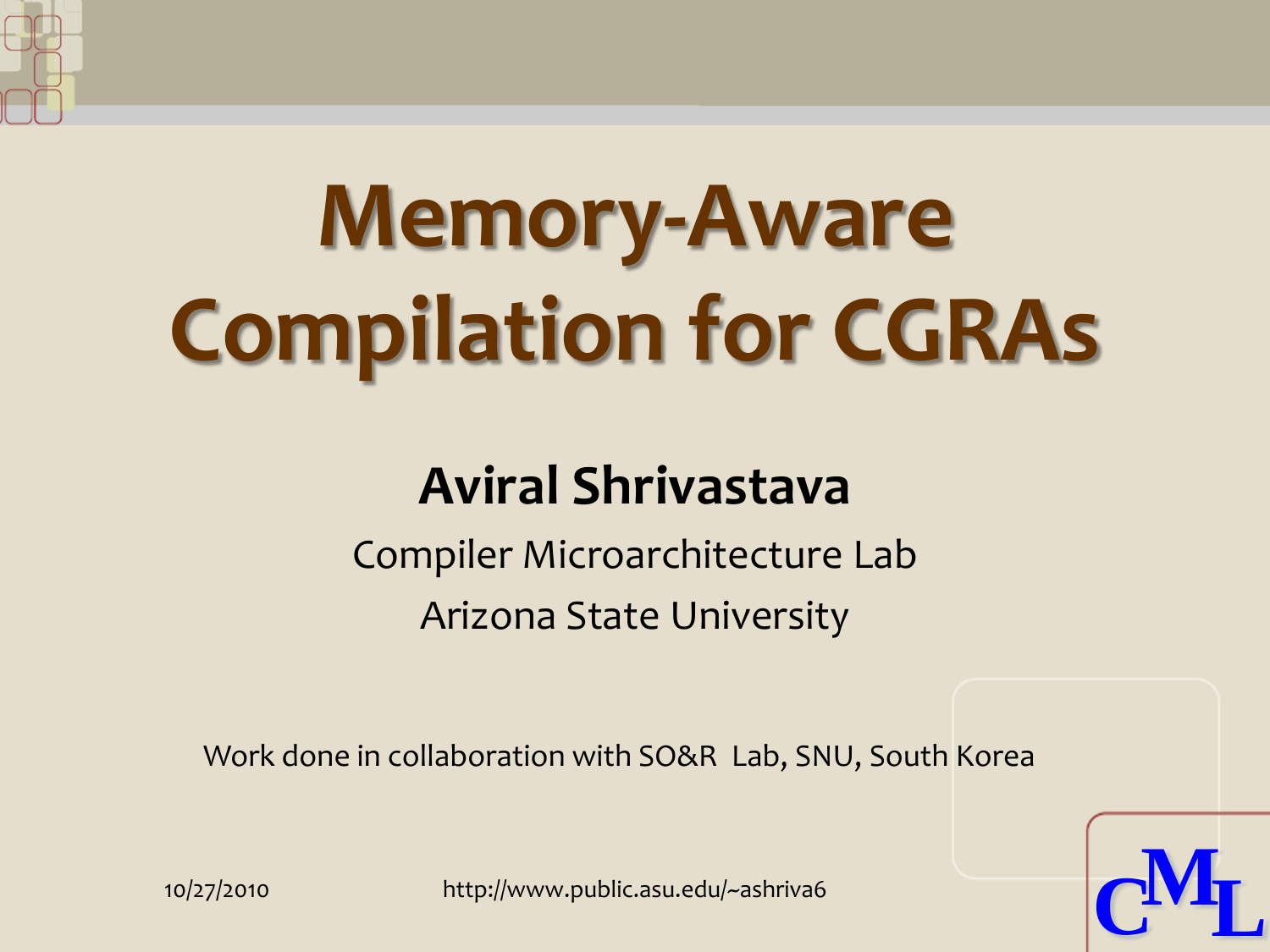# **The Road of Power-Efficiency**

- Need for high performance
	- Cannot increase power
	- Power and thermal issues
- Exa-scale Computing
	- 1018 Ops/20 MW = 50 Gops/W
- Power-Efficiency is the key design metric
	- UNIVAC: 0.015 ops/W
	- Dual core Athlon 64 x2: 58 Mops/W
	- IBM's Roadrunner: 376 Mops/Watt
	- GeForce 9800 GX2: 6 Gops/W
	- Intel 80-core: 16 Gops/W
- Coarse Grain Reconfigurable Arrays
	- Up to 100s of Gops/W
	- Power-efficiency scales to a wider set of applications
- 2 10/27/2010 http://www.public.asu.edu/~ashriva6







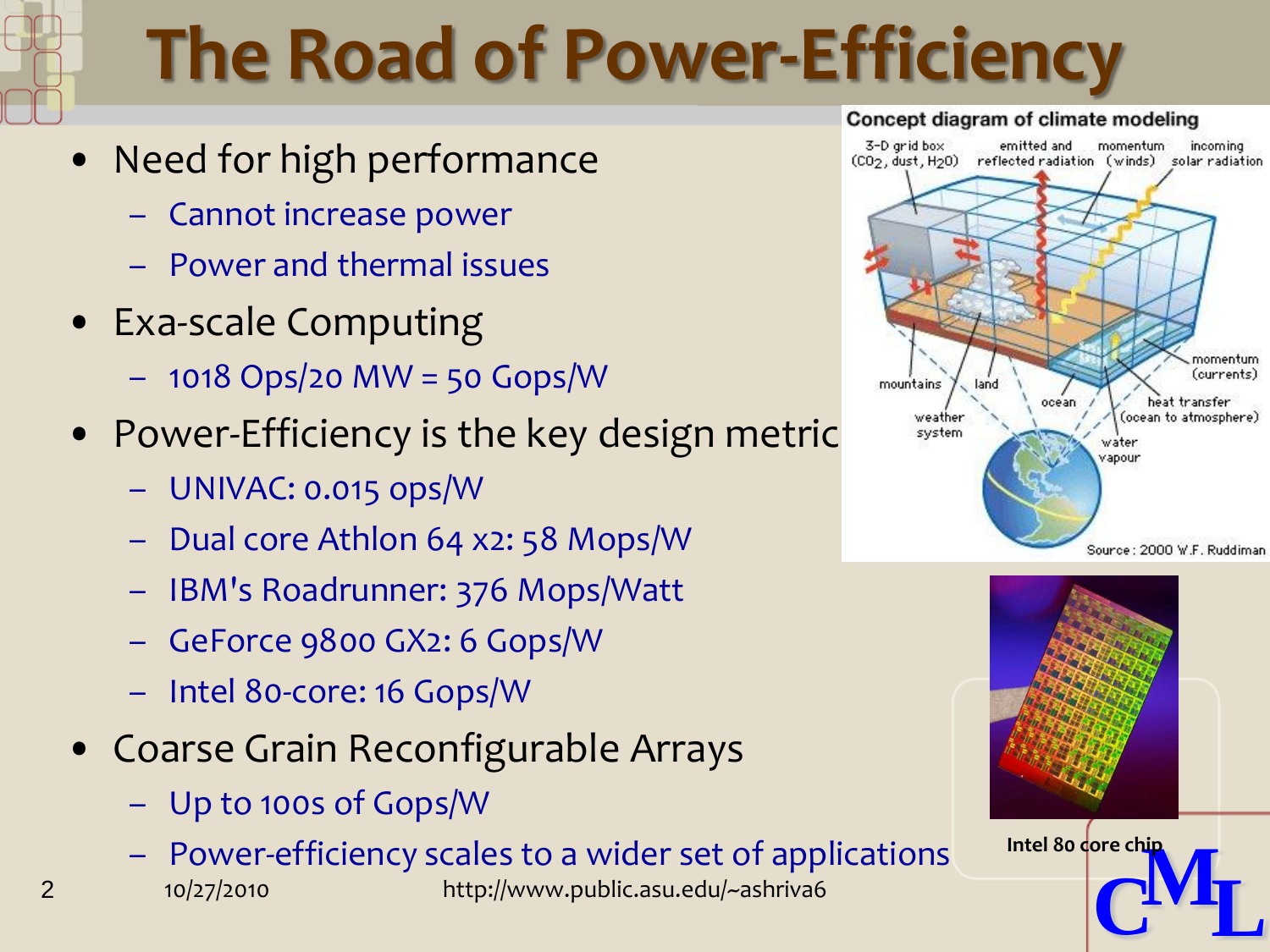# **Coarse-Grained Reconfigurable Array**



• 2D array of PEs

3

- PE operates on the result of neighboring PEs
- Pipelining, routing, scheduling, everything in software
	-

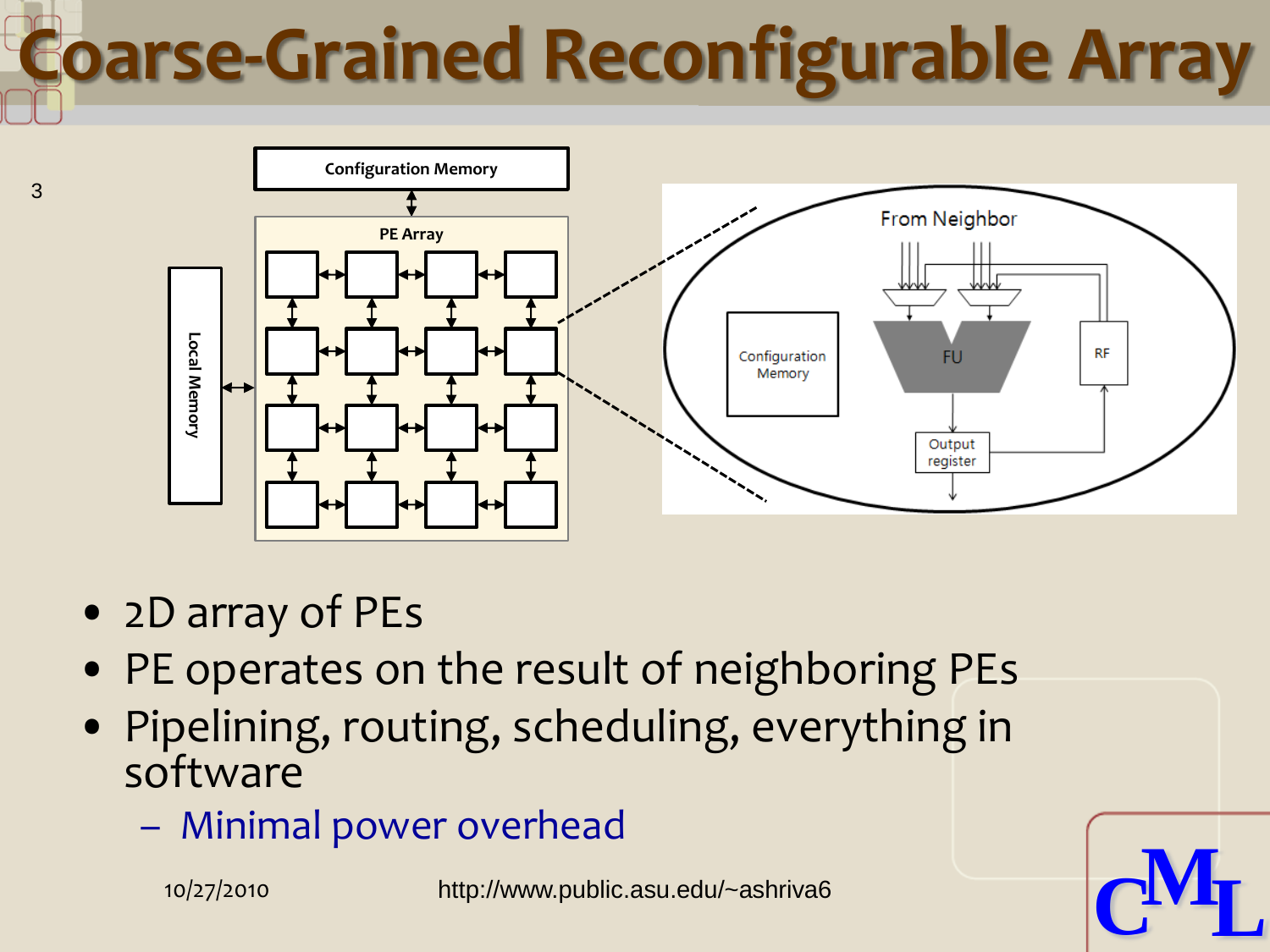

### **CGRA as a coprocessor**

- Traditionally streaming applications
	- Samsung TVs
- Offload the computationally intensive innermost loop kernels onto the CGRA
	- Like we use GPUs for computing
	- Has direct link to the memory

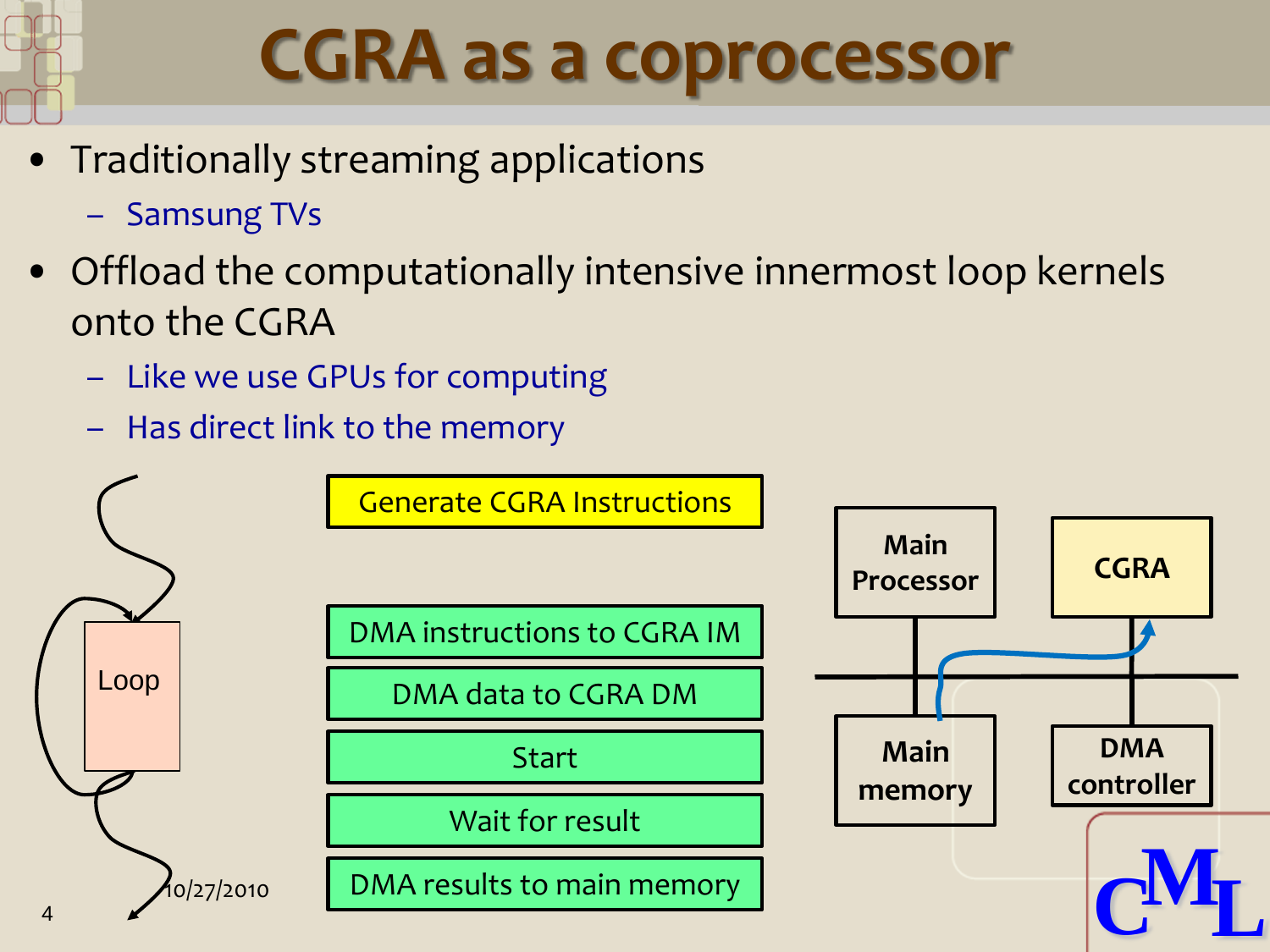### **Compilation for CGRAs 101\***

- Assume ideal memory
	- Assume all data needed is in the DM
	- Assume a large unified memory
	- Assume any PE can perform load/store

<u>110</u>

 $\frac{10}{2}$ 

 

 $\sqrt{1}$ 

ب<br>س

 

≨  $\zeta$ 

 

  $\overline{1}$ 

  $\mathbb{F}$ 



Local Memory Buffer



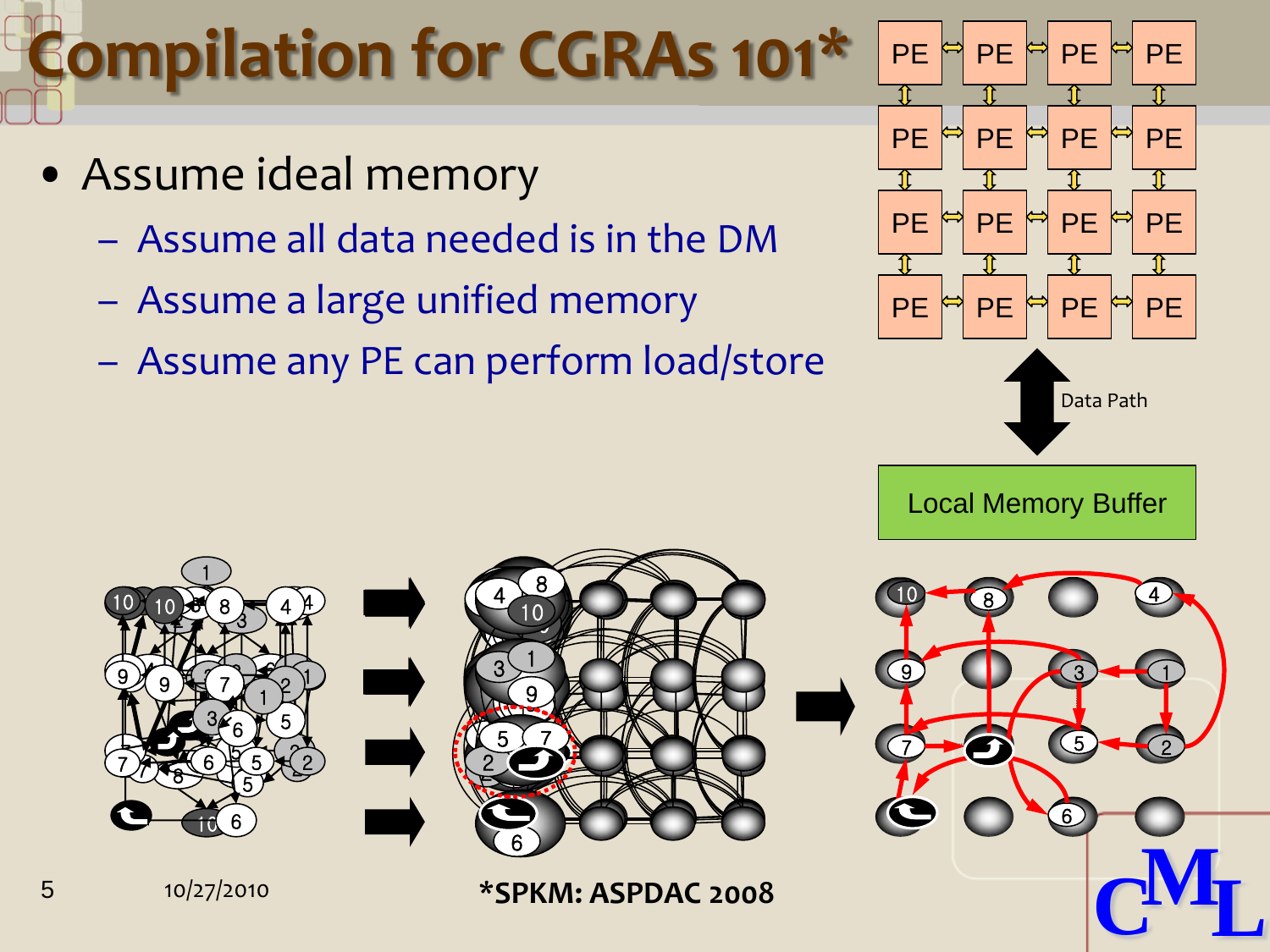### **1. PE Constraint**

- Only a small subset of PEs can perform memory operations
	- Given a grid of PEs, only certain PEs have the hardware necessary to access local memory
		- Example: One PE in each column is allowed access to local memory
	- Memory operations should receive highest priority to these PEs during mapping
	- Current techniques are able to effectively work with this constraint

#### Data-Dependency Graph





### PE FI PE FI PE PE 변 PE 변 PE 변 PE  $PE$   $\frac{1}{2}$  PE  $\frac{1}{2}$  PE  $\frac{1}{2}$  PE  $\mathbf{r}$ PE FFIRE PE FFIRE Data Path Local Memory Buffer

Unaware Mapping Aware Mapping

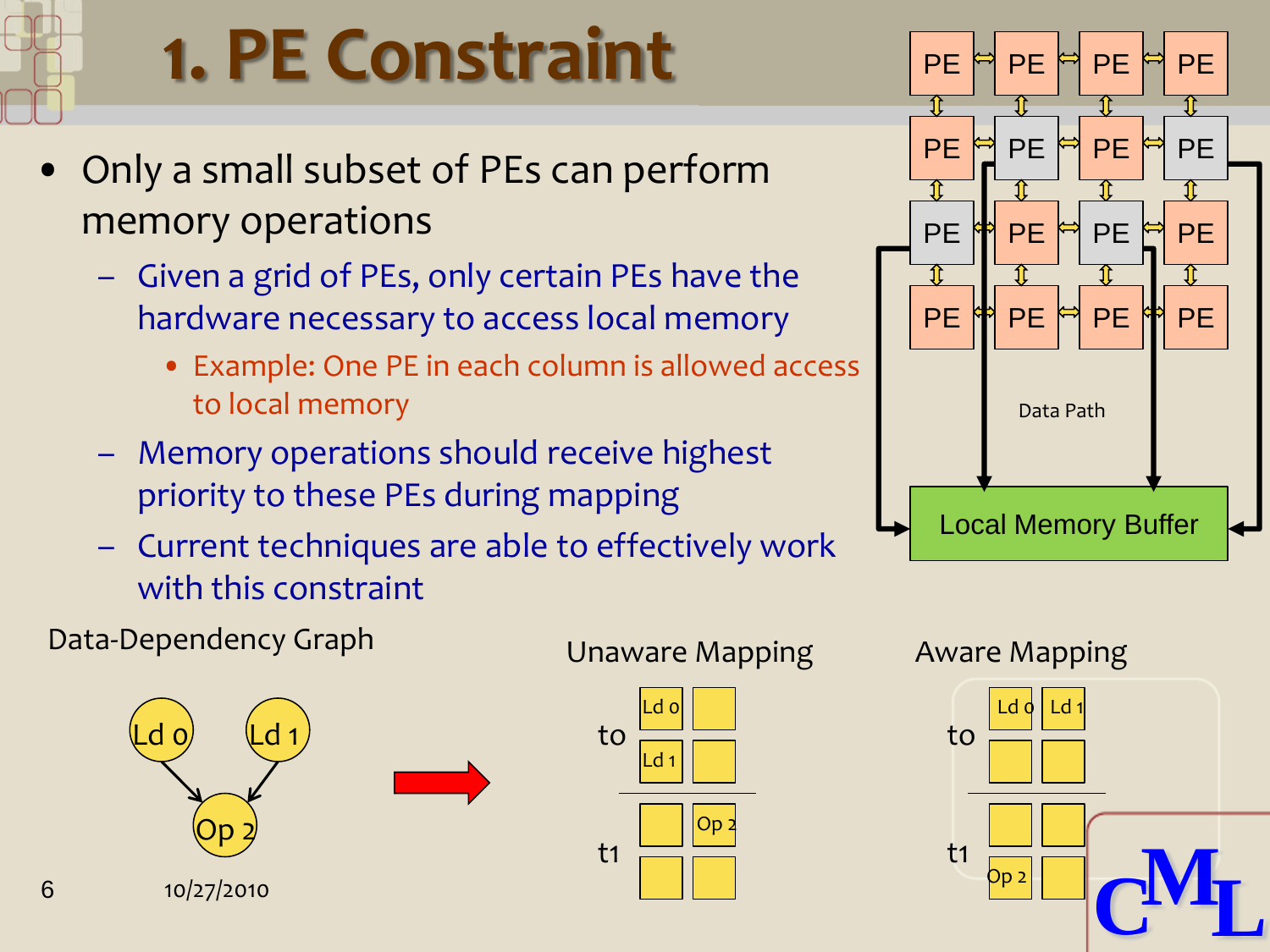

### **2. Finite Ports**

- Local memory has finite ports
	- While multiple PEs are capable of performing memory operations, only a subset can be serviced at a time
		- Memory area and power ~ no. of ports
	- CGRA with 16 PEs may provide 4 PEs each with 2 load and 1 write port(s), but the memory can only handle 4 loads and 2 writes



- DMQ
	- DMQ of depth K can tolerate up to K instantaneous conflicts
	- Increases load latency to K cycles
	- DMQ cannot help if average conflict rate > 1
- Expose to Compiler
	- Spread of memory operations

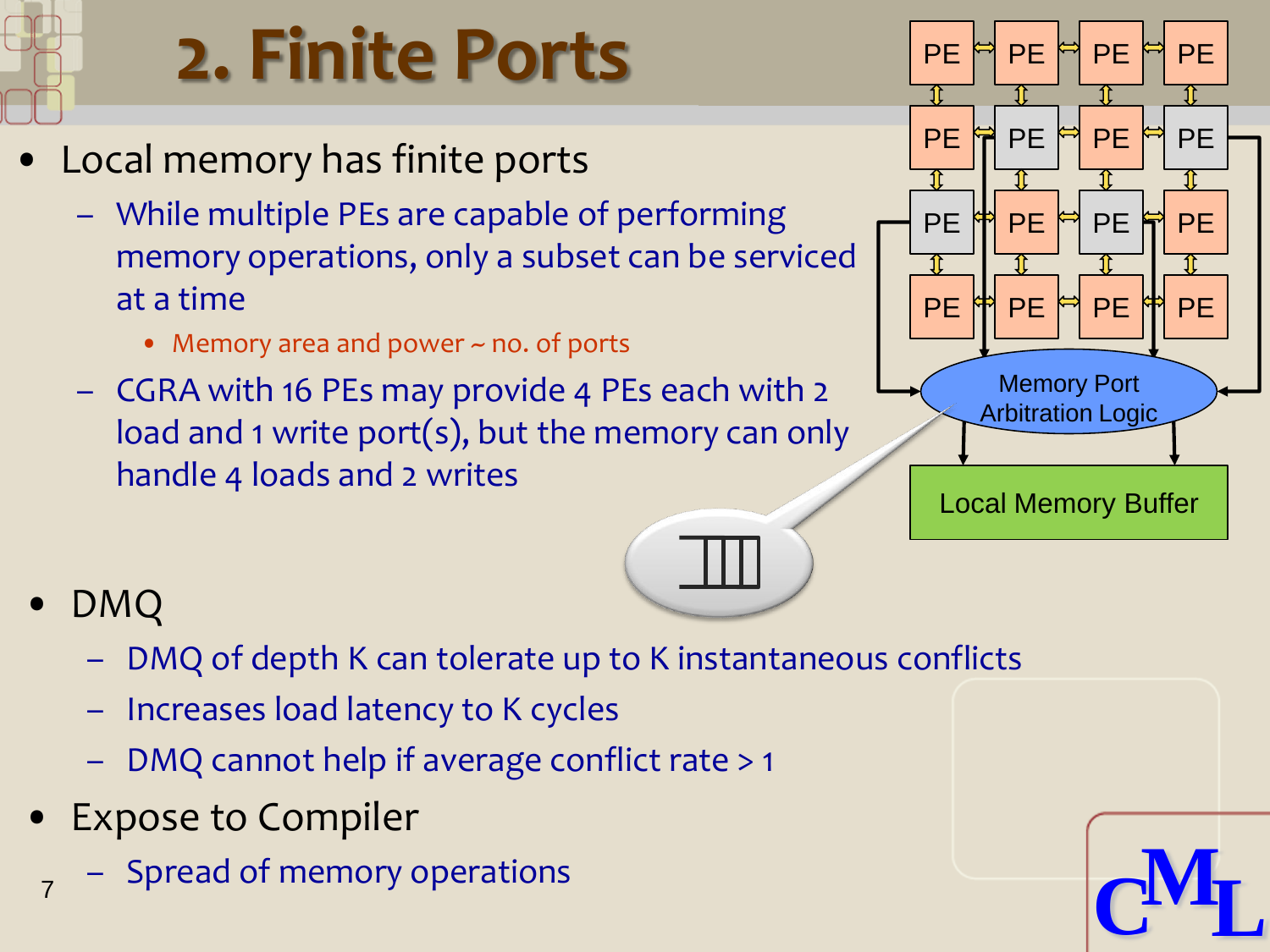

8 **http://www.public.asu.edu/~ashriva6**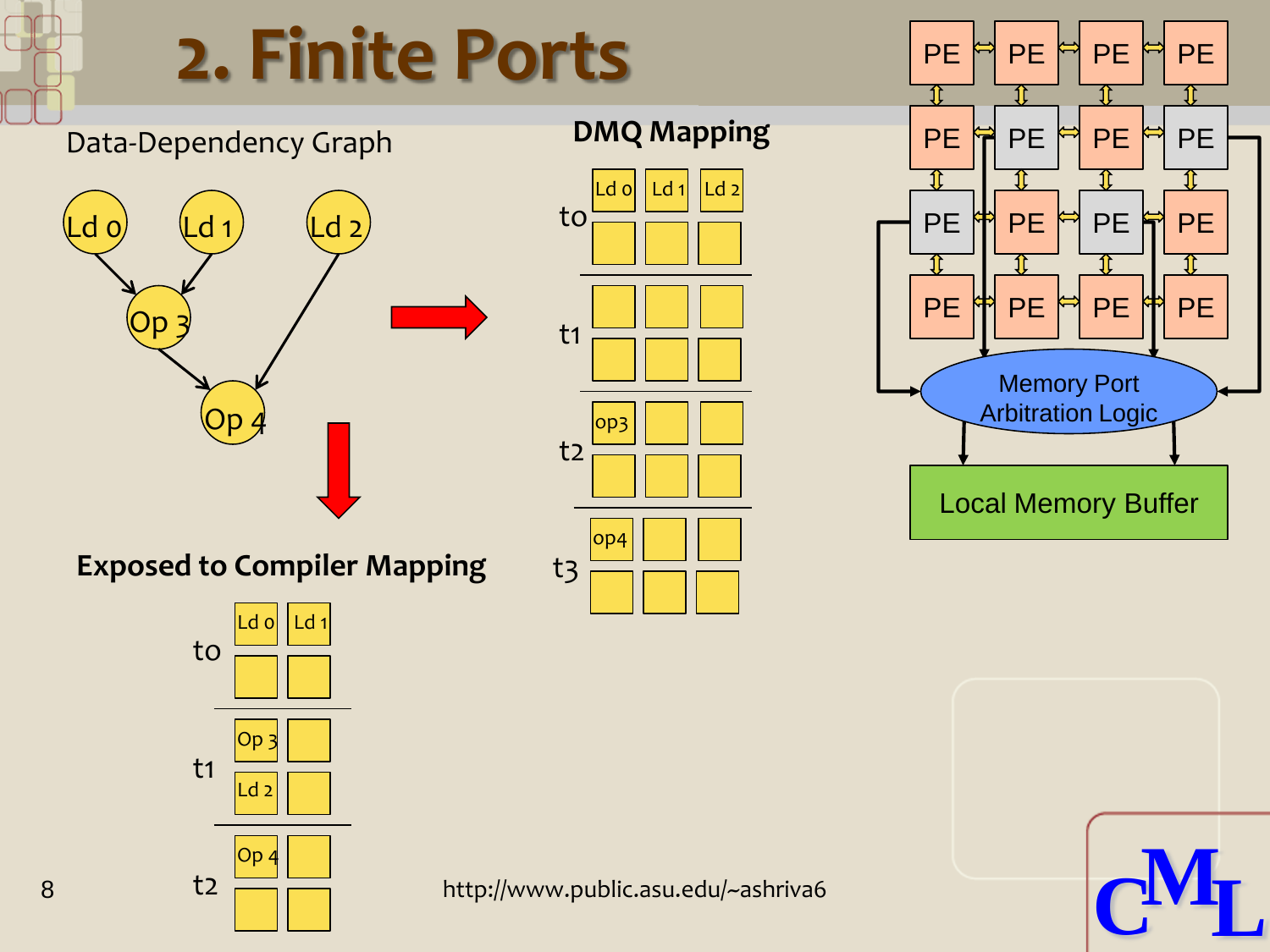# **3. Bank Constraints**

- Local memory is divided into separate banks
	- In order to provide more access ports, multiple banks of local memory are created, each with independent data and resources
		- Example: A CGRA can provide 12 access ports through 4 separate memory stores





**CML**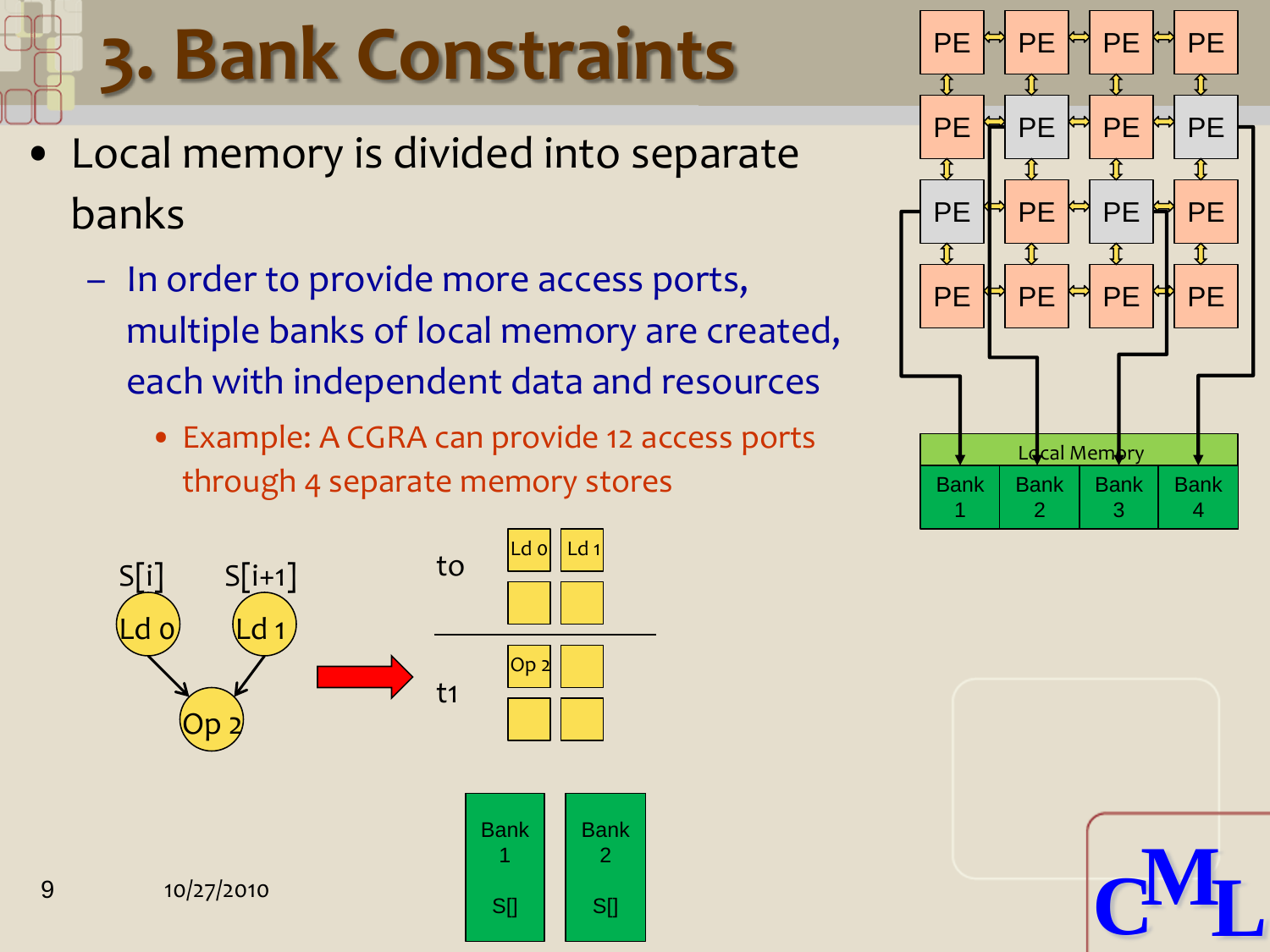### **3. Bank Constraints\***

- Execution Time
	- Tc: Computation time
		- Assuming all data is in local memory
		- Proportional to II
	- Td: Data transfer time
		- Increases with data duplication
	- Sum(Tc, Td) or at best Max(Tc, Td)





**Data transfer time is the bottleneck for parallel loops**

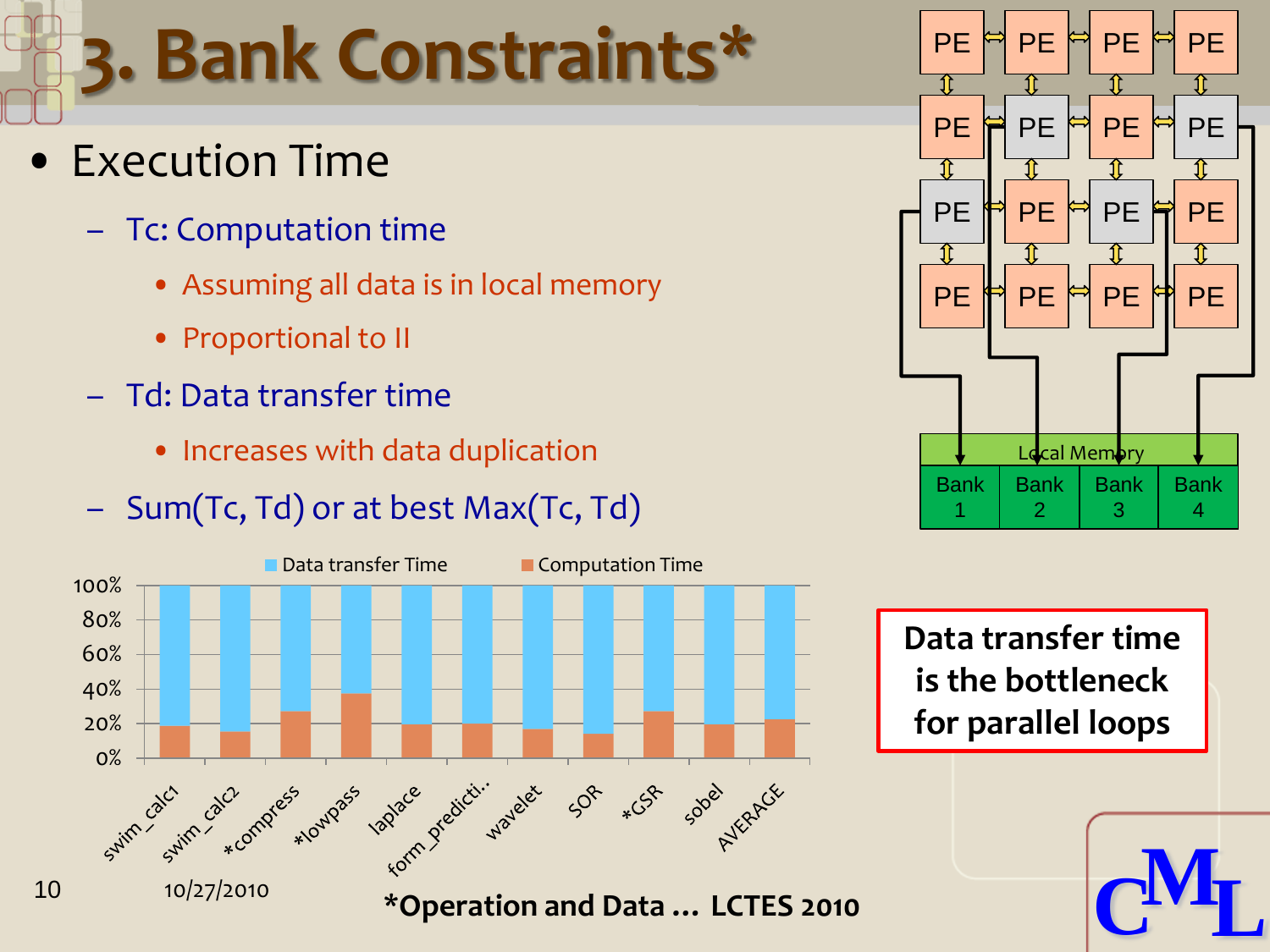# **3. Bank Constraints**

- Memory Bank Arbitration Logic
	- DMQ of depth K can tolerate up to K instantaneous conflicts
	- DMQ cannot help if average conflict rate > 1
	- Increases load latency to K cycles
- Expose to Compiler







 $B<sub>II</sub>$ 

 $ATI$ 

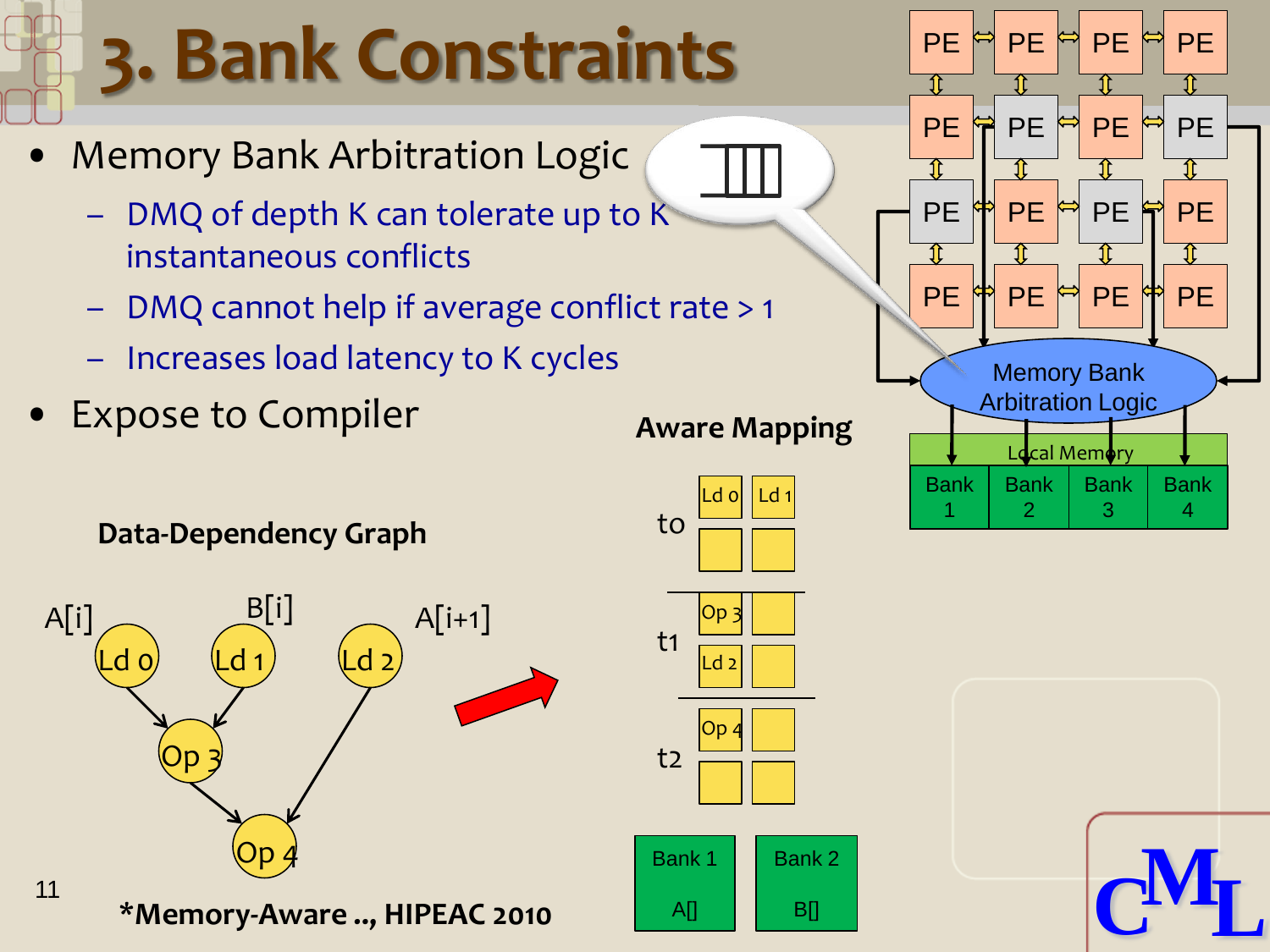# **4. Finite Size Constraint**

- Local memory is of finite size
	- Local memory can only store a finite amount of data, and therefore buffer only a part of main memory
		- Example: A CGRA may have 4 banks of memory, each with 128KB storage
	- Data duplication may cause the actual amount of data storable in local memory to be less than the total amount of memory available

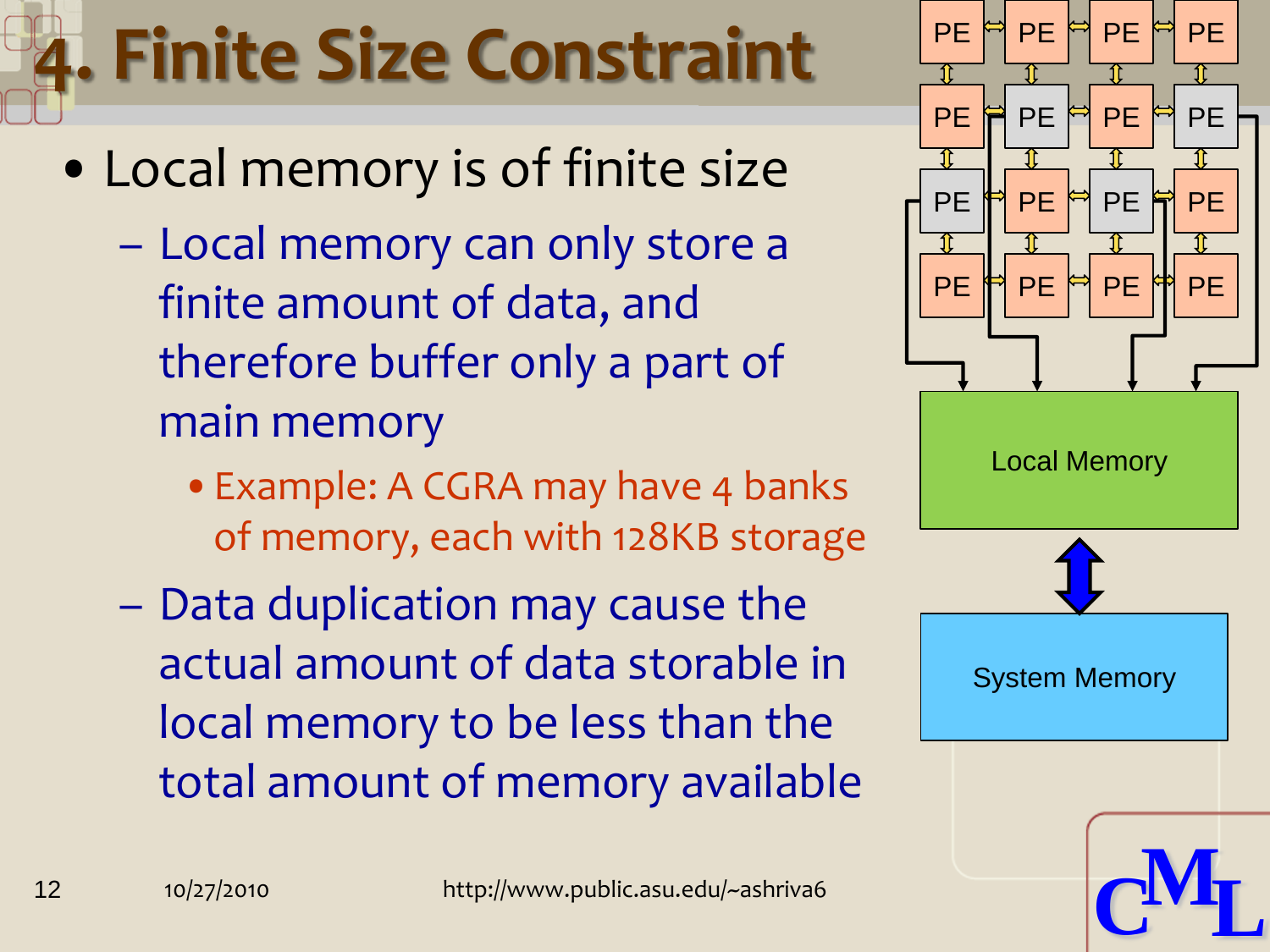# **4. Finite Size Constraint**

• **Double Buffering**



 $b=0$ ; **DMA** (A, 0, T, L+bT); **for** (j, 1, N/T-1) { **DMA** (A, j\*T, (j+1)\*T, L+(1-b)\*T); **for** (i, (j-1)\*T, j\*T) {  $s$  += L+bT+4\*i; }  $b = 1-b;$ } **for** (i, (j-1)\*T, j\*T) {  $s$  += L+bT+4\*i;



**CML**

13 10/27/2010 http://www.public.asu.edu/~ashriva6